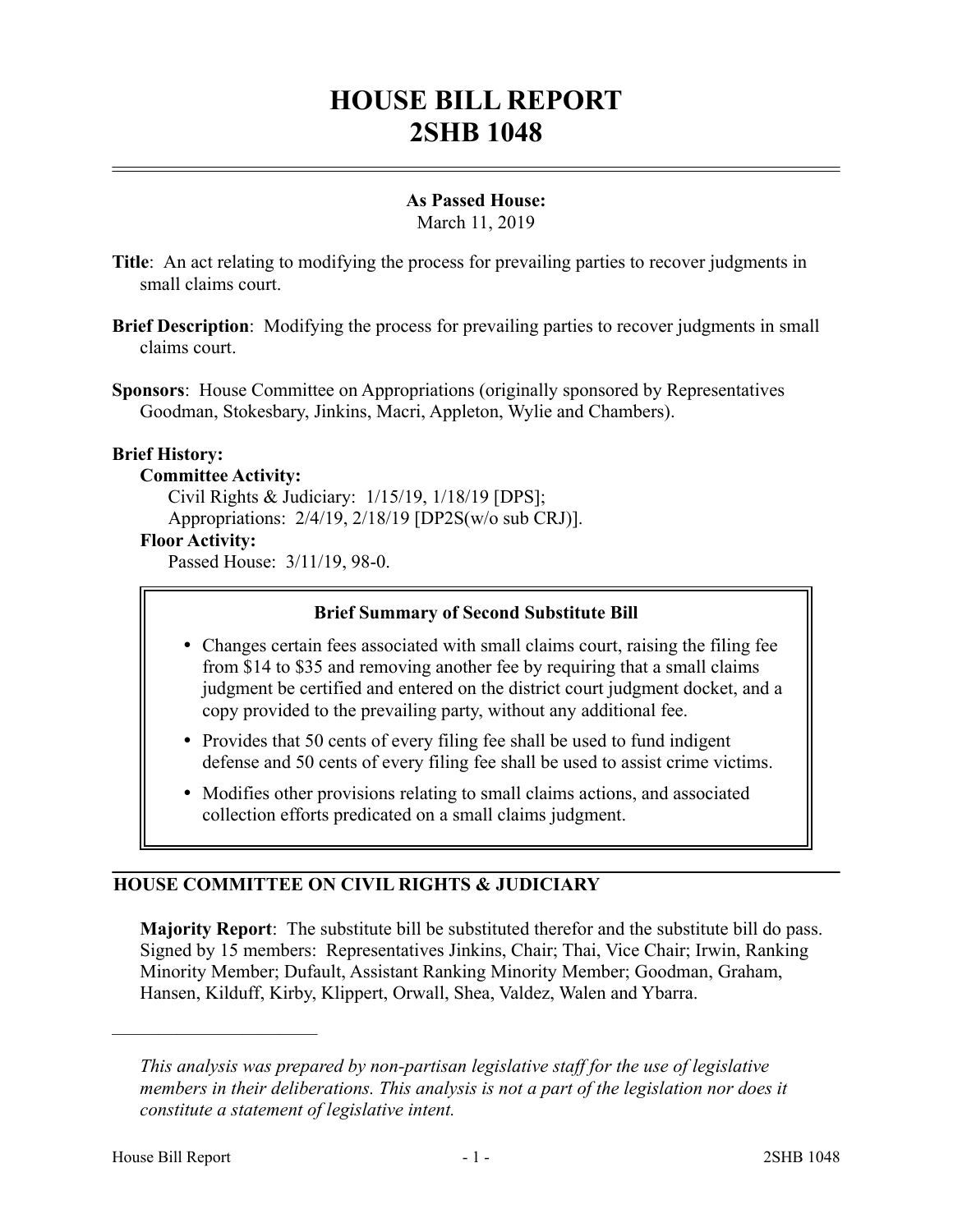**Staff**: Cece Clynch (786-7195).

### **HOUSE COMMITTEE ON APPROPRIATIONS**

**Majority Report**: The second substitute bill be substituted therefor and the second substitute bill do pass and do not pass the substitute bill by Committee on Civil Rights & Judiciary. Signed by 32 members: Representatives Ormsby, Chair; Bergquist, 2nd Vice Chair; Robinson, 1st Vice Chair; Stokesbary, Ranking Minority Member; MacEwen, Assistant Ranking Minority Member; Rude, Assistant Ranking Minority Member; Caldier, Chandler, Cody, Dye, Fitzgibbon, Hansen, Hoff, Hudgins, Jinkins, Kraft, Macri, Mosbrucker, Pettigrew, Pollet, Ryu, Schmick, Senn, Springer, Stanford, Steele, Sullivan, Sutherland, Tarleton, Tharinger, Volz and Ybarra.

**Staff**: Meghan Morris (786-7119).

#### **Background**:

In every district court, there is a small claims department with jurisdiction in cases for the recovery of money only if the amount claimed does not exceed \$5,000. Attorneys and paralegals are excluded from appearing or participating in a small claims suit unless the judge grants permission. When the claim is filed, a filing fee of \$14 must be paid. Any party filing a counterclaim, cross-claim, or third-party claim in the action must also pay a \$14 filing fee. If the county legislative authority has imposed a surcharge for Dispute Resolution Centers, there may be an additional surcharge of up to \$15 on each filing fee.

A claim filed in small claims court must contain:

- the name and address of the plaintiff;
- a statement, in brief and concise form, of the nature and amount of the claim and when the claim accrued; and
- the name and residence of the defendant, if known to the plaintiff, for the purpose of service.

Upon filing of the claim, the court sets a time for hearing and issues a notice of claim. A notice of claim must be served promptly and at least 10 days prior to the first hearing. Service may be either as provided for the service of summons or complaint and notice in civil actions or by registered or certified mail if a return receipt with the signature of the party being served is filed with the court.

A trial need not be held on the first appearance of the defendant if dispute resolution services are offered instead of trial, or local practice rules provide that trials will be held on different days.

If a money judgment is entered, and the judgment is not paid within 30 days or the time set by the court on any payment plan, the prevailing party must take certain steps before commencing collection efforts. The prevailing party must first request the clerk to certify the judgment and have a transcript of the judgment entered onto the district court civil docket. The fee for this is \$20, and the certification form is specified in statute. The judgment is increased by an amount sufficient to cover the costs of certification, and any other costs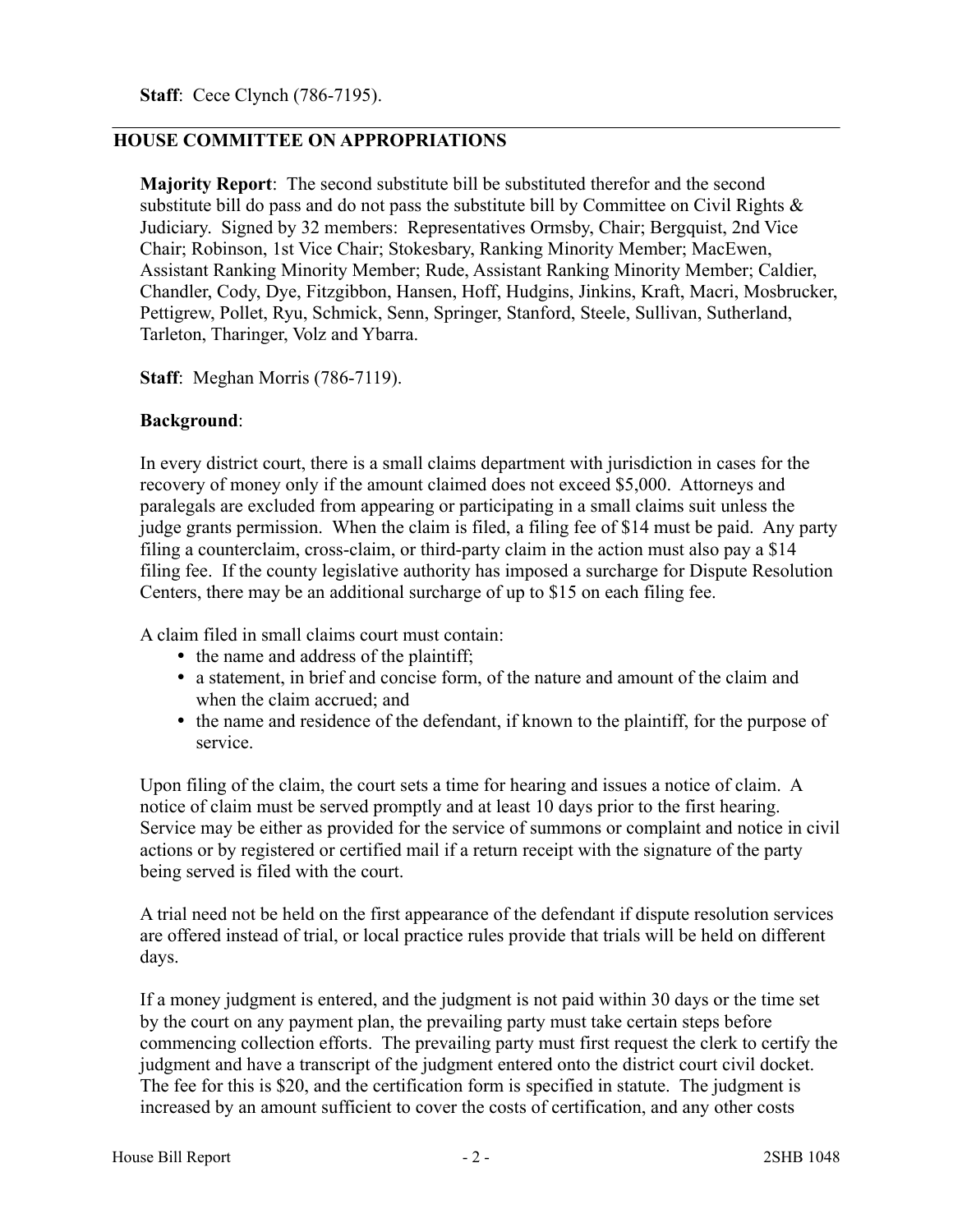incurred by the prevailing party to enforce the judgment, without regard to the jurisdictional limits on the small claims court.

Once entered on the district court docket, the prevailing party may proceed with a method of collection including garnishment of wages and bank accounts, or execution on cars, boats, or other personal property of the judgment debtor. The prevailing party could also take and file the judgment transcript in the superior court. This would allow collection efforts against real property that the judgment debtor might own, in addition to his or her personal property. In that case, the judgment would be increased by the cost of this filing.

### **Summary of Second Substitute Bill**:

The filing fee for claims, counterclaims, cross-claims, and third-party claims is raised from \$14 to \$35. There is no longer an additional fee to obtain a certified copy of a judgment; a certified copy of the judgment must be provided to the prevailing party at no additional cost. Fifty cents of every filing fee shall be deposited into the judicial stabilization account and used to fund indigent defense through the Office of Public Defense and 50 cents shall be deposited into the crime victims' compensation account and used to assist crime victims.

Upon entry of a judgment in a small claims action, the judgment is automatically certified as a district court civil judgment and entered on the district court judgment docket. The filing of a duly certified district court judgment or a duly certified transcript of the docket of the district court in superior court, commences the lien on real estate of the judgment debtor. The judgment is increased by any post judgment interest, as well as any filing fee associated with filing in superior court.

If the prevailing party receives payment of the judgment, that party must file a satisfaction of judgment with all courts in which the judgment was filed. If the prevailing party fails to file proof of satisfaction of judgment, the party paying the judgment may do so.

The section which specified the exact form of the certification is repealed. Other provisions of that repealed statute are moved elsewhere.

Amendments are made to other sections regarding the first hearing, method of service, and what the claim must include, as follows:

- The reference to "first appearance" is replaced with "first hearing." The trial need not be held at the first hearing if local practice rules provide for a pretrial hearing.
- Specific citation to the statute regarding methods of service is included.
- The requirement that service be accomplished at least 10 days before the hearing refers to calendar days.
- A plaintiff's statement regarding the claim must be sworn.
- An expired provision related to a temporary surcharge on small claims filing fees is stricken, as is a reference to this provision.

## **Appropriation**: None.

**Fiscal Note**: Available.